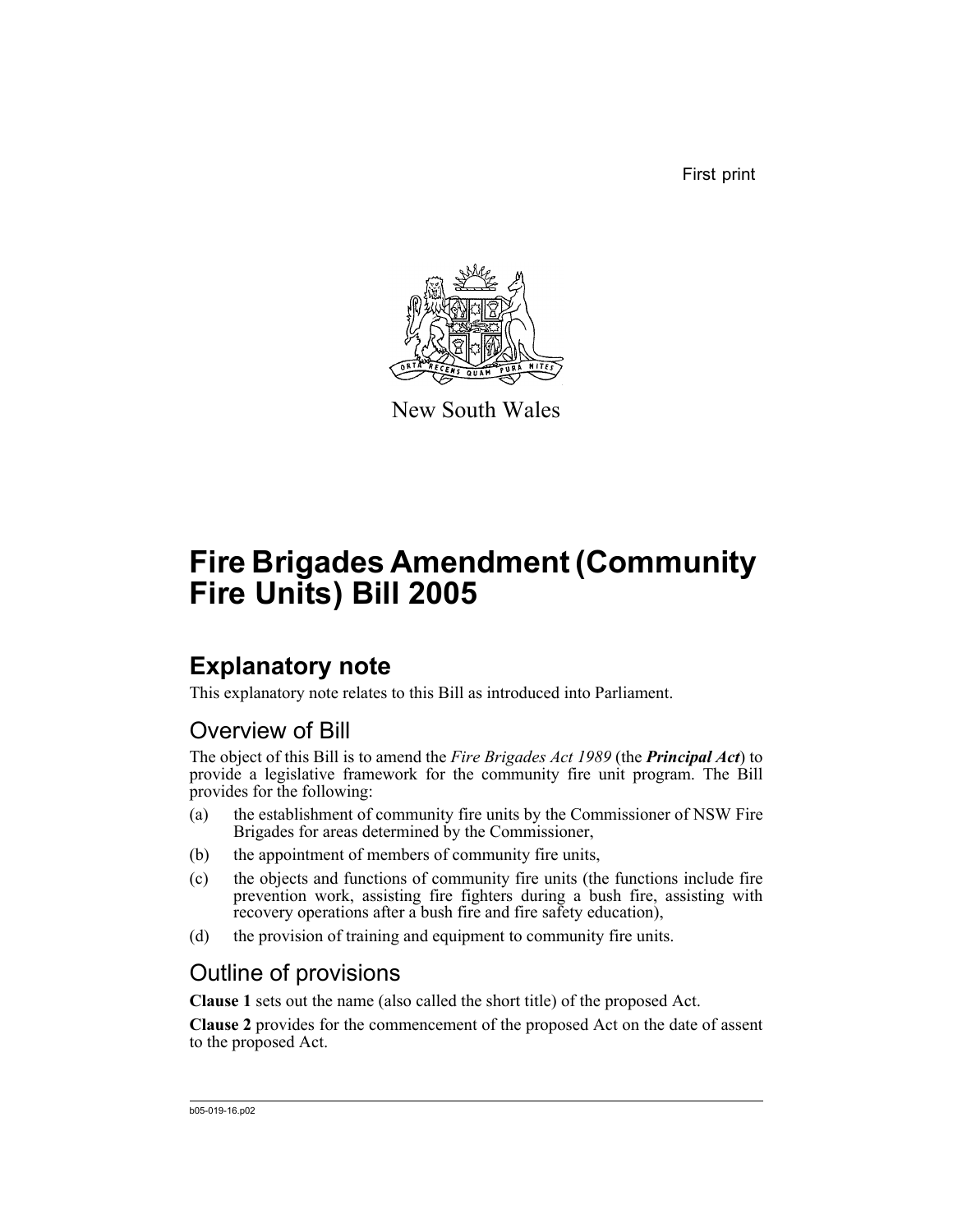Explanatory note

**Clause 3** is a formal provision that gives effect to the amendments to the Principal Act set out in Schedule 1.

#### **Schedule 1 Amendments**

**Schedule 1 [1]** inserts a definition of *community fire unit* in the Principal Act.

**Schedule 1 [2]** contains a consequential amendment.

**Schedule 1 [3]** amends the Principal Act to confirm that damage caused by a member of a community fire unit in the exercise in good faith of certain functions under the Principal Act is to be considered damage by fire for the purposes of any insurance policy against fire damage.

**Schedule 1 [4]** inserts proposed sections 74A–74E into the Principal Act, having the effect described above in paragraphs (a)–(d) of the overview.

At present, section 78 of the Principal Act provides that any matters or things done, by certain persons including members of a fire brigade, do not subject those persons or the Crown to any liability provided the matters or things were done in good faith for the purposes of executing the Principal Act or any other Act. **Schedule 1 [5]** amends this section to clarify that this protection also covers omissions and **Schedule 1 [6]** extends the protection from liability to members of community fire units. This is consistent with similar provisions in the *Rural Fires Act 1997* and the *State Emergency and Rescue Management Act 1989*.

**Schedule 1 [7]** allows regulations of a savings or transitional nature to be made as a consequence of the enactment of the proposed Act.

**Schedule 1 [8]** provides that community fire units established before the commencement of the proposed Act are taken to have been established under proposed section 74B and members of those units appointed before that commencement are taken to have been appointed under proposed section 74D.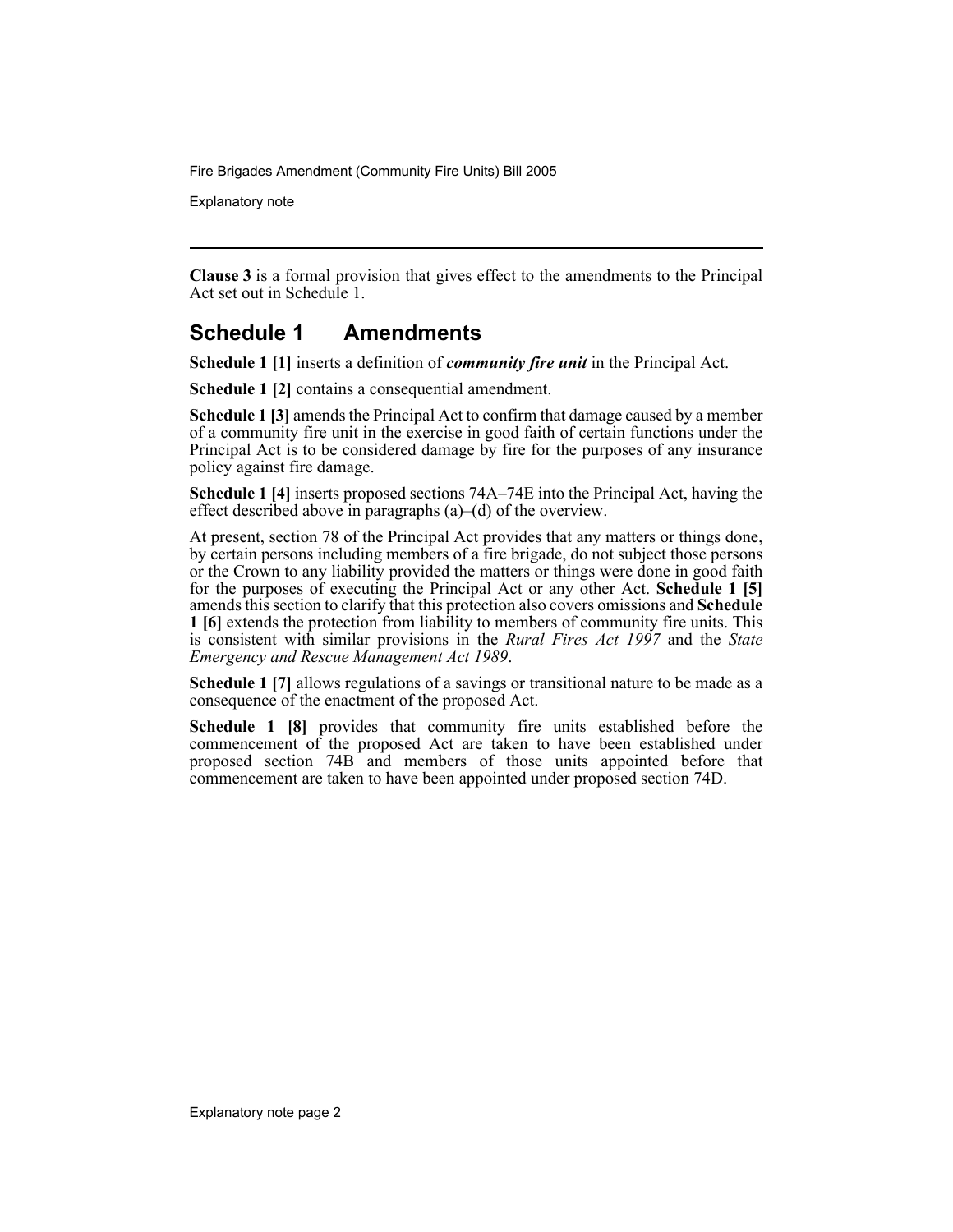First print



New South Wales

# **Fire Brigades Amendment (Community Fire Units) Bill 2005**

## **Contents**

|                                              | Page |
|----------------------------------------------|------|
| Name of Act                                  |      |
| Commencement                                 |      |
| 3 Amendment of Fire Brigades Act 1989 No 192 |      |
| Schedule 1 Amendments                        |      |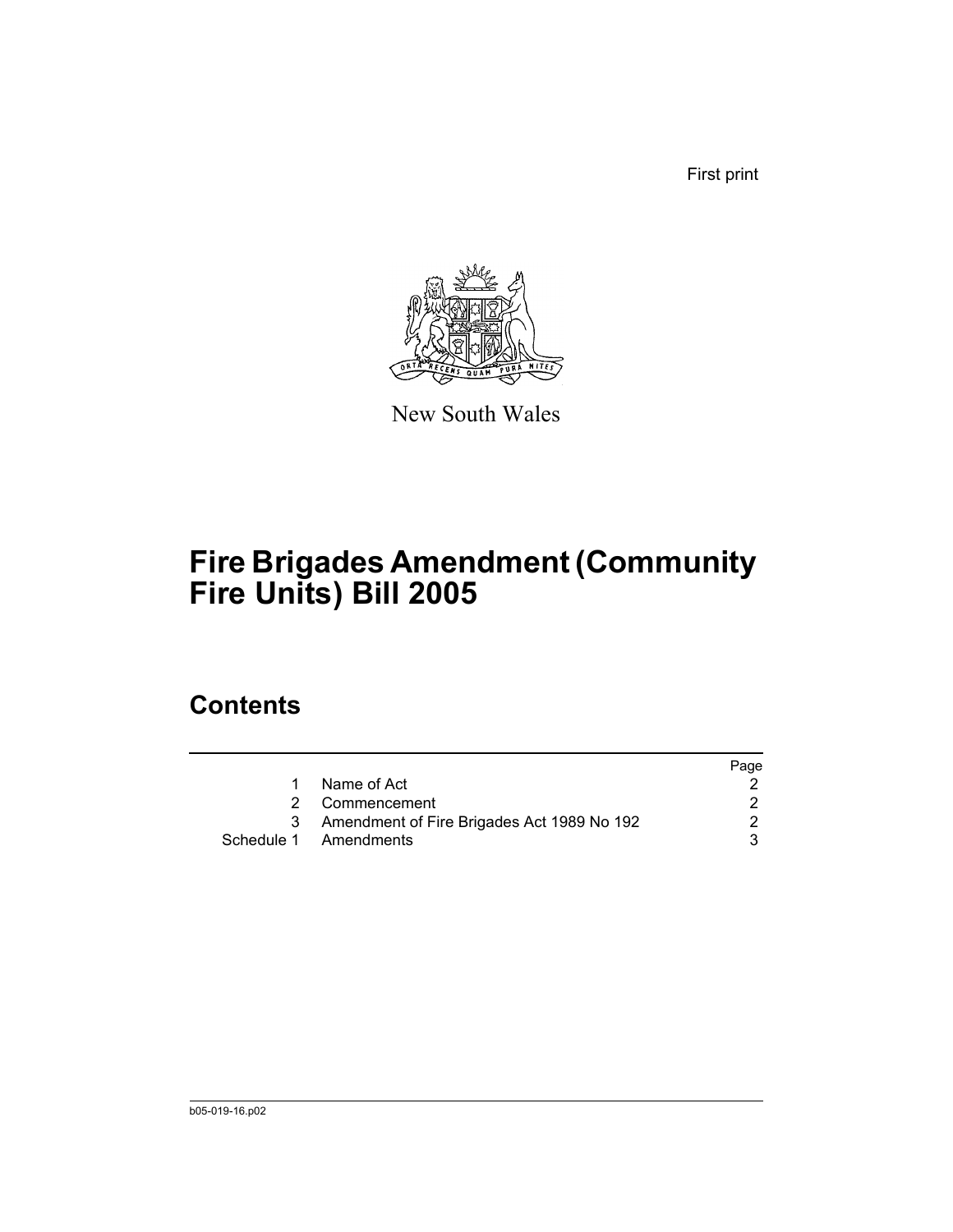**Contents** 

Page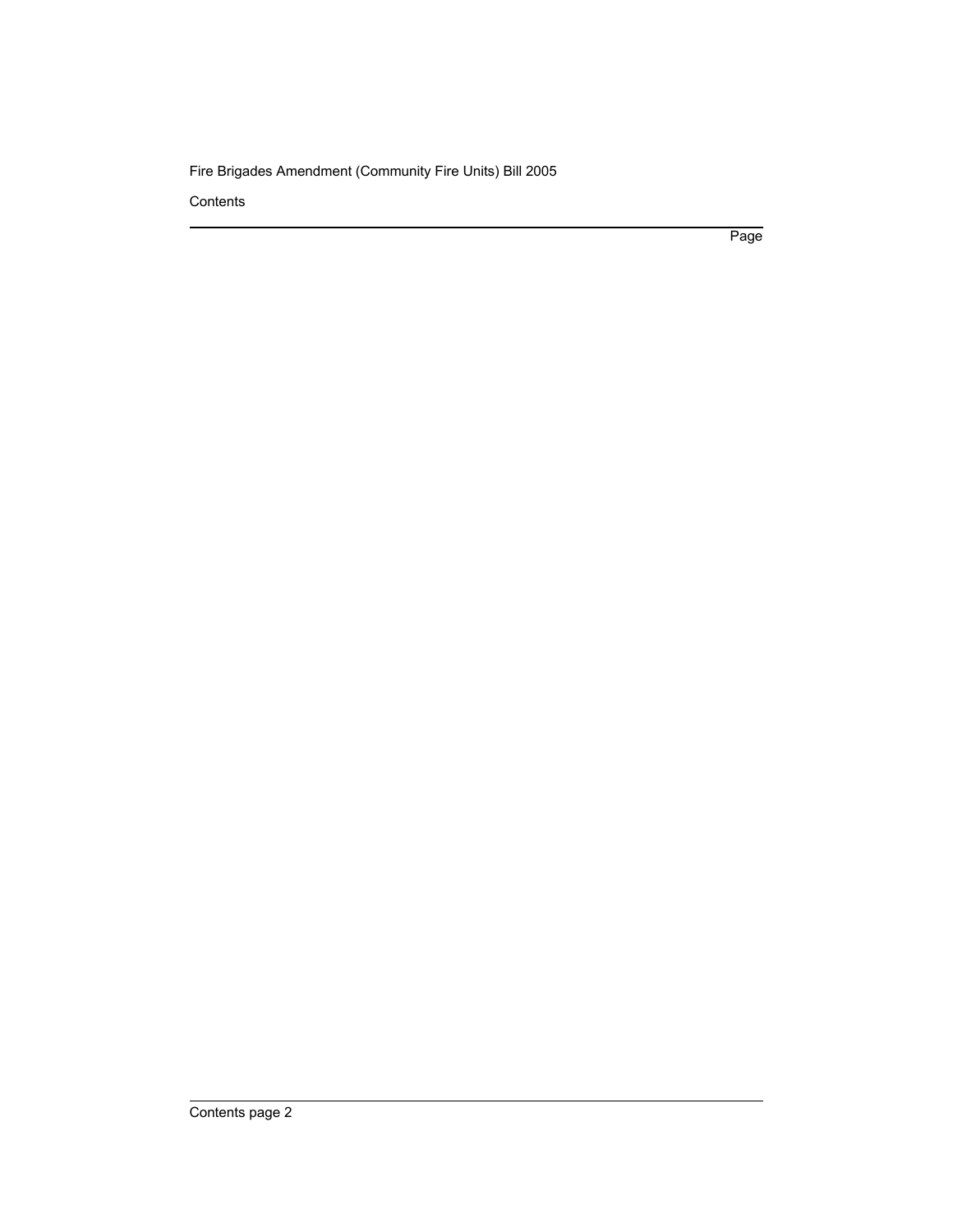

New South Wales

No , 2005

#### **A Bill for**

An Act to amend the *Fire Brigades Act 1989* to provide a legislative framework for the establishment and operation of community fire units; and for other purposes.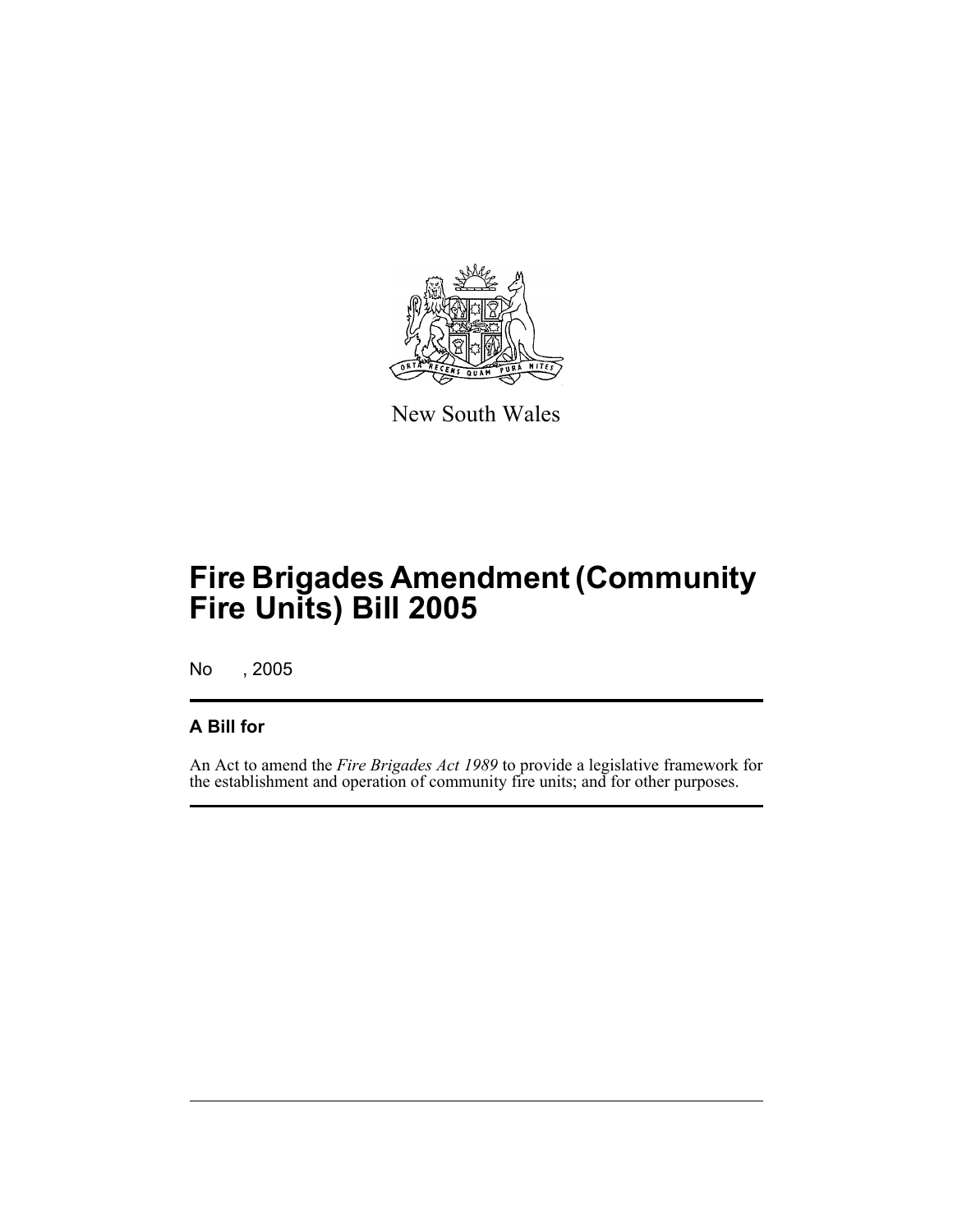| The Legislature of New South Wales enacts: |                                                                             |                     |
|--------------------------------------------|-----------------------------------------------------------------------------|---------------------|
| 1                                          | Name of Act                                                                 | 2                   |
|                                            | This Act is the Fire Brigades Amendment (Community Fire Units)<br>Act 2005. | 3<br>$\overline{4}$ |
| 2                                          | <b>Commencement</b>                                                         | 5                   |
|                                            | This Act commences on the date of assent to this Act.                       | 6                   |
| 3                                          | Amendment of Fire Brigades Act 1989 No 192                                  | 7                   |
|                                            | The Fire Brigades Act 1989 is amended as set out in Schedule 1.             | 8                   |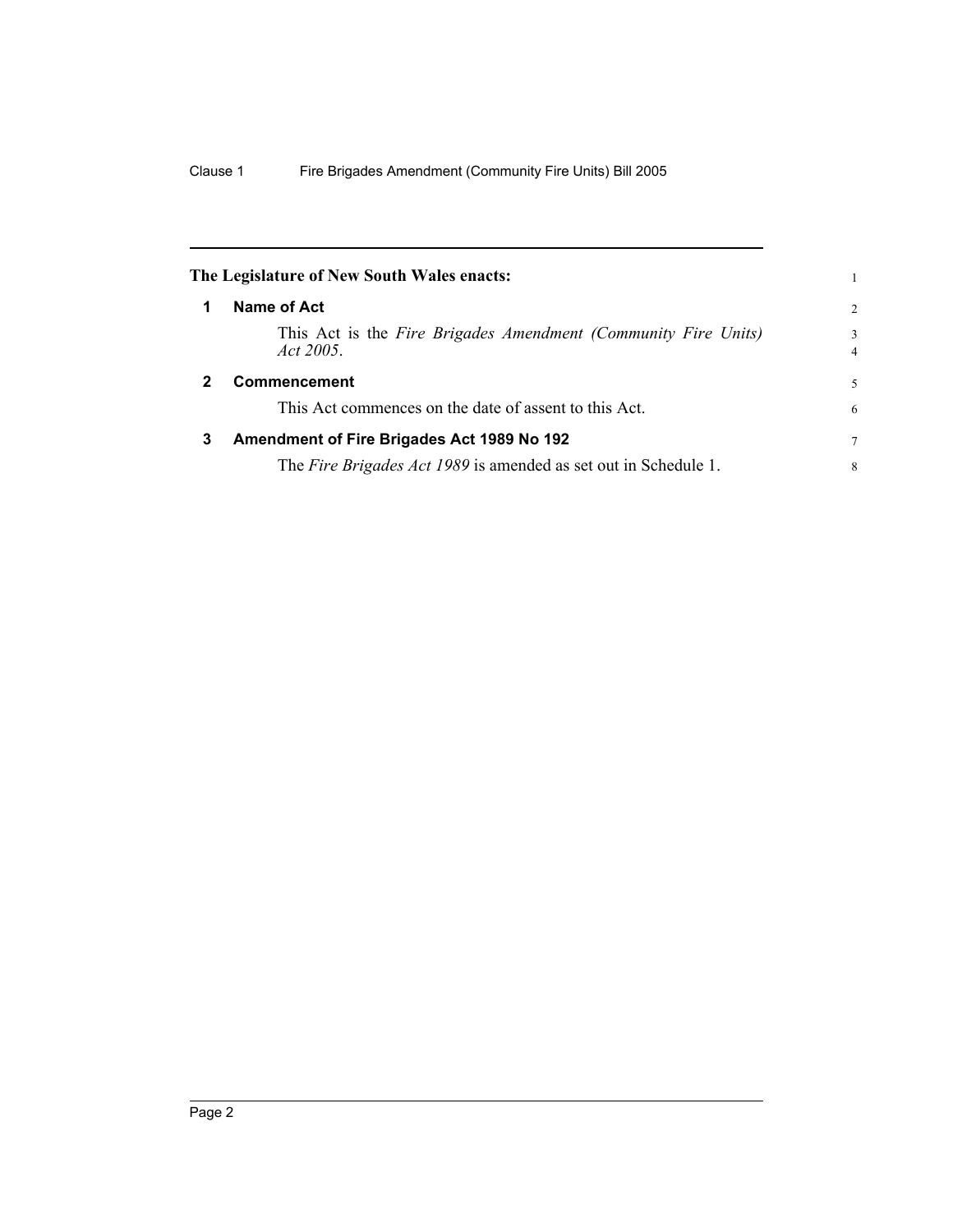Amendments Schedule 1

1

#### **Schedule 1 Amendments**

|     |                                                                                                                                          |                    | (Section 3)                                                                                                                                                                     | $\overline{2}$ |
|-----|------------------------------------------------------------------------------------------------------------------------------------------|--------------------|---------------------------------------------------------------------------------------------------------------------------------------------------------------------------------|----------------|
| [1] |                                                                                                                                          |                    | <b>Section 3 Definitions</b>                                                                                                                                                    | 3              |
|     |                                                                                                                                          |                    | Insert in alphabetical order in section $3(1)$ :                                                                                                                                | 4              |
|     |                                                                                                                                          |                    | <i>community fire unit</i> means a community fire unit established<br>under section 74B.                                                                                        | 5<br>6         |
| [2] |                                                                                                                                          | Section 3 (3)      |                                                                                                                                                                                 | $\overline{7}$ |
|     |                                                                                                                                          |                    | Insert after section $3(2)$ :                                                                                                                                                   | 8              |
|     |                                                                                                                                          | (3)                | Notes included in this Act (Schedule 1 excepted) do not form part<br>of this Act.                                                                                               | 9<br>10        |
| [3] |                                                                                                                                          |                    | Section 38 Certain damage to be covered by insurance                                                                                                                            | 11             |
|     | Omit "or any member of a fire brigade (including an interstate fire brigade<br>within the meaning of section 26)" from section $38(1)$ . |                    | 12<br>13                                                                                                                                                                        |                |
|     | $unit$ .                                                                                                                                 |                    | Insert instead ", any member of a fire brigade (including an interstate fire<br>brigade within the meaning of section 26) or any member of a community fire                     | 14<br>15<br>16 |
| [4] |                                                                                                                                          |                    | Part 6, Division 2A                                                                                                                                                             | 17             |
|     | Insert after Division 2:                                                                                                                 |                    | 18                                                                                                                                                                              |                |
|     |                                                                                                                                          | <b>Division 2A</b> | <b>Community fire units</b>                                                                                                                                                     | 19             |
|     | 74A                                                                                                                                      |                    | <b>Definitions</b>                                                                                                                                                              | 20             |
|     |                                                                                                                                          |                    | In this Division:                                                                                                                                                               | 21             |
|     |                                                                                                                                          |                    | <b>bush fire</b> has the same meaning as in the <i>Rural Fires Act 1997</i> .                                                                                                   | 22             |
|     |                                                                                                                                          |                    | <b>bush fire danger period</b> has the same meaning as in the Rural<br>Fires Act 1997.                                                                                          | 23<br>24       |
|     |                                                                                                                                          |                    | <i>fire fighter</i> means a member of a fire brigade appointed under<br>this Act or a volunteer rural fire fighter as defined in section $8(3)$<br>of the Rural Fires Act 1997. | 25<br>26<br>27 |
|     | 74B                                                                                                                                      |                    | <b>Establishment of community fire units</b>                                                                                                                                    | 28             |
|     |                                                                                                                                          | (1)                | The Commissioner may establish a community fire unit for any<br>geographical area within a fire district.                                                                       | 29<br>30       |
|     |                                                                                                                                          | (2)                | The Commissioner is to determine the geographical area for<br>which a community fire unit is established.                                                                       | 31<br>32       |
|     |                                                                                                                                          |                    |                                                                                                                                                                                 |                |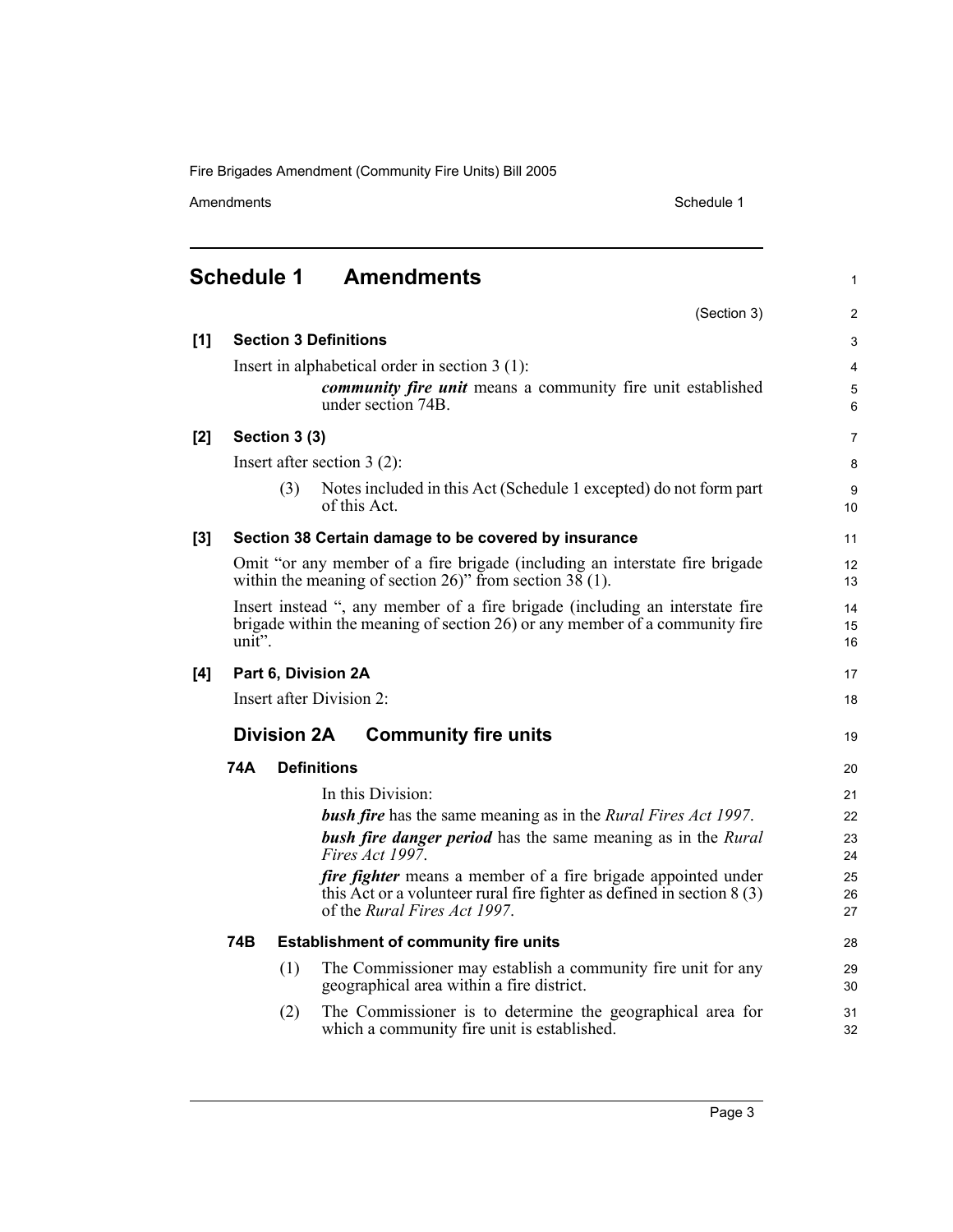Schedule 1 Amendments

|     | (3)                                                                                                                                                                                                              | A community fire unit is to consist of such persons as the<br>Commissioner appoints as members of the community fire unit<br>under this Division.                                                                                            | 1<br>2<br>3          |
|-----|------------------------------------------------------------------------------------------------------------------------------------------------------------------------------------------------------------------|----------------------------------------------------------------------------------------------------------------------------------------------------------------------------------------------------------------------------------------------|----------------------|
|     | (4)                                                                                                                                                                                                              | The Commissioner may at any time disband a community fire<br>unit.                                                                                                                                                                           | 4<br>5               |
| 74C |                                                                                                                                                                                                                  | Objects and functions of community fire units                                                                                                                                                                                                | 6                    |
|     | (1)<br>The objects of a community fire unit are to assist with the<br>defensive protection of homes during bush fires and to carry out<br>other fire protection work under the direction of the<br>Commissioner. |                                                                                                                                                                                                                                              |                      |
|     | (2)                                                                                                                                                                                                              | The functions of a community fire unit are as follows:                                                                                                                                                                                       | 11                   |
|     |                                                                                                                                                                                                                  | to undertake fire prevention work by encouraging the<br>(a)<br>preparation of properties in advance of the bush fire danger<br>period and assisting with hazard reduction work such as<br>clearing and pile burning,                         | 12<br>13<br>14<br>15 |
|     |                                                                                                                                                                                                                  | to assist fire fighters during a bush fire, particularly<br>(b)<br>through the defensive protection of homes from spot fires<br>and ember attacks before fire fighters arrive or while fire<br>fighters are working at the main fire fronts, | 16<br>17<br>18<br>19 |
|     |                                                                                                                                                                                                                  | to assist with recovery operations after a bush fire such as<br>(c)<br>bushland regeneration and removal of debris that could<br>pose a future bush fire hazard,                                                                             | 20<br>21<br>22       |
|     |                                                                                                                                                                                                                  | (d)<br>to educate members of the community in relation to fire<br>safety and the prevention of bush fires.                                                                                                                                   | 23<br>24             |
|     | (3)                                                                                                                                                                                                              | The functions of a community fire unit may be exercised only in<br>the geographical area for which the unit is established.                                                                                                                  | 25<br>26             |
|     | (4)                                                                                                                                                                                                              | The functions of a community fire unit may be exercised by any<br>member of the community fire unit.                                                                                                                                         | 27<br>28             |
|     | (5)                                                                                                                                                                                                              | A member of a community fire unit is, in the exercise of his or<br>her functions as a member of a community fire unit:                                                                                                                       | 29<br>30             |
|     |                                                                                                                                                                                                                  | subject to the direction and control of the Commissioner,<br>(a)<br>and                                                                                                                                                                      | 31<br>32             |
|     |                                                                                                                                                                                                                  | subject to the operational guidelines of the Commissioner.<br>(b)                                                                                                                                                                            | 33                   |
| 74D |                                                                                                                                                                                                                  | <b>Appointment of members</b>                                                                                                                                                                                                                | 34                   |
|     | (1)                                                                                                                                                                                                              | The Commissioner may, by instrument in writing, appoint any<br>person as a member of a community fire unit.<br>Note. Members are generally volunteers who reside in a bushland area                                                          | 35<br>36<br>37       |
|     |                                                                                                                                                                                                                  | for which a community fire unit is established.                                                                                                                                                                                              | 38                   |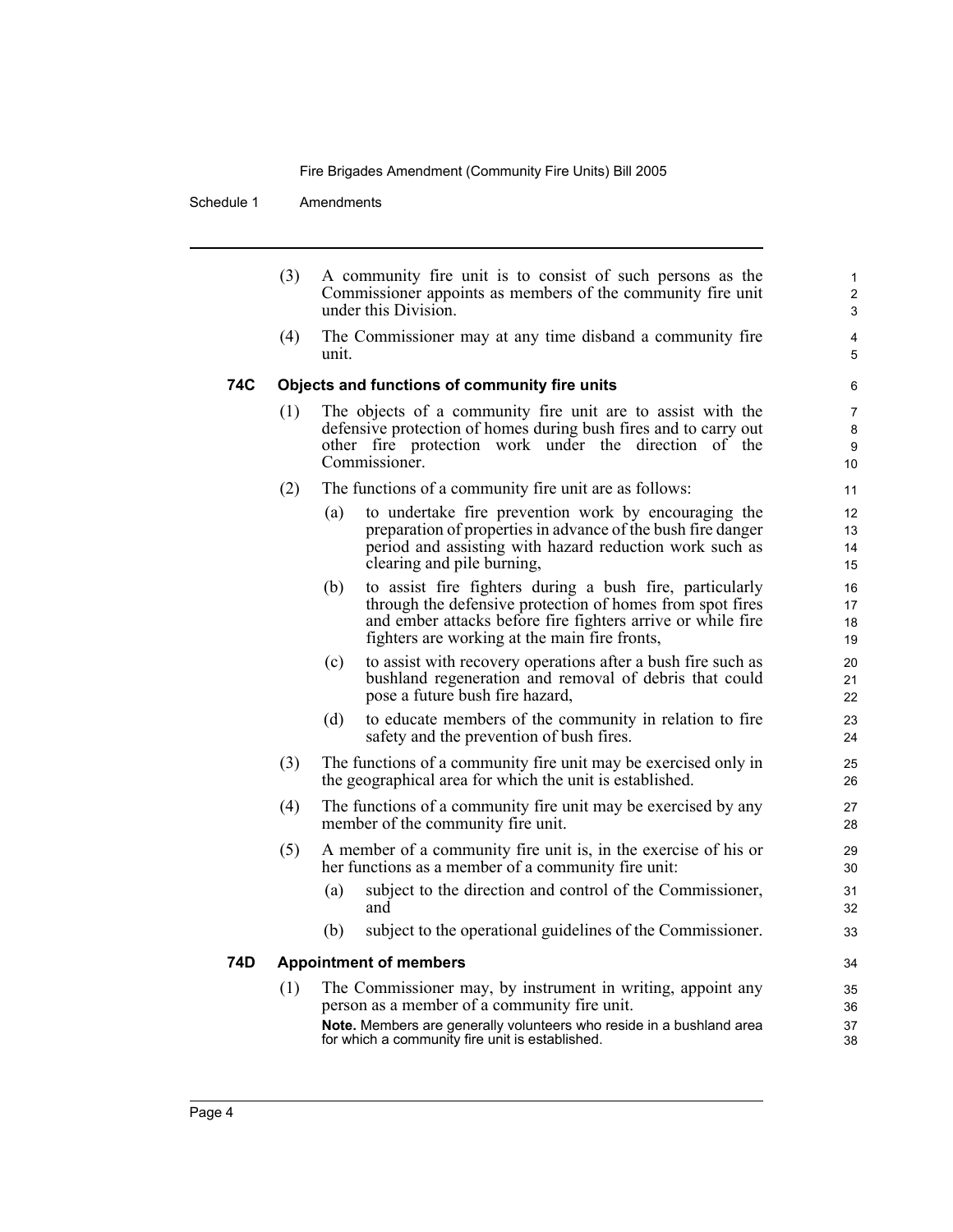Amendments Schedule 1

|     |        | (2)               | The Commissioner may terminate the appointment of a member<br>of a community fire unit at any time in accordance with<br>guidelines established by the Commissioner.                                                                                                 | 1<br>$\overline{\mathbf{c}}$<br>3 |
|-----|--------|-------------------|----------------------------------------------------------------------------------------------------------------------------------------------------------------------------------------------------------------------------------------------------------------------|-----------------------------------|
|     | 74E    |                   | Training and equipment for community fire units                                                                                                                                                                                                                      | 4                                 |
|     |        |                   | The Commissioner is to provide each community fire unit with<br>such training and equipment as the Commissioner considers<br>necessary to enable the community fire unit to exercise its<br>functions.                                                               | 5<br>6<br>7<br>8                  |
| [5] |        |                   | <b>Section 78 Protection from liability</b>                                                                                                                                                                                                                          | 9                                 |
|     |        |                   | Insert ", or omitted to be done," after "done" wherever occurring.                                                                                                                                                                                                   | 10                                |
| [6] |        | <b>Section 78</b> |                                                                                                                                                                                                                                                                      | 11                                |
|     |        |                   | Insert ", any member of a community fire unit" after "fire brigade".                                                                                                                                                                                                 | 12                                |
| [7] |        |                   | <b>Schedule 4 Savings and transitional provisions</b>                                                                                                                                                                                                                | 13                                |
|     |        |                   | Insert at the end of clause $2(1)$ :                                                                                                                                                                                                                                 | 14                                |
|     |        |                   | the Fire Brigades Amendment (Community Fire Units) Act 2005                                                                                                                                                                                                          | 15                                |
| [8] |        |                   | Schedule 4, Part 8                                                                                                                                                                                                                                                   | 16                                |
|     |        |                   | Insert after Part 7:                                                                                                                                                                                                                                                 | 17                                |
|     | Part 8 |                   | <b>Provisions relating to the Fire Brigades</b><br><b>Amendment (Community Fire Units) Act 2005</b>                                                                                                                                                                  | 18<br>19                          |
|     | 28     |                   | <b>Definition</b>                                                                                                                                                                                                                                                    | 20                                |
|     |        |                   | In this Part:                                                                                                                                                                                                                                                        | 21                                |
|     |        |                   | <b>amending Act</b> means the Fire Brigades Amendment (Community<br>Fire Units) Act 2005.                                                                                                                                                                            | 22<br>23                          |
|     | 29     |                   | <b>Existing community fire units</b>                                                                                                                                                                                                                                 | 24                                |
|     |        | (1)               | A community fire unit established by the Commissioner before<br>the commencement of the amending Act and not disbanded<br>before that commencement is taken, on that commencement, to<br>have been established under section 74B as inserted by the<br>amending Act. | 25<br>26<br>27<br>28<br>29        |
|     |        |                   |                                                                                                                                                                                                                                                                      |                                   |